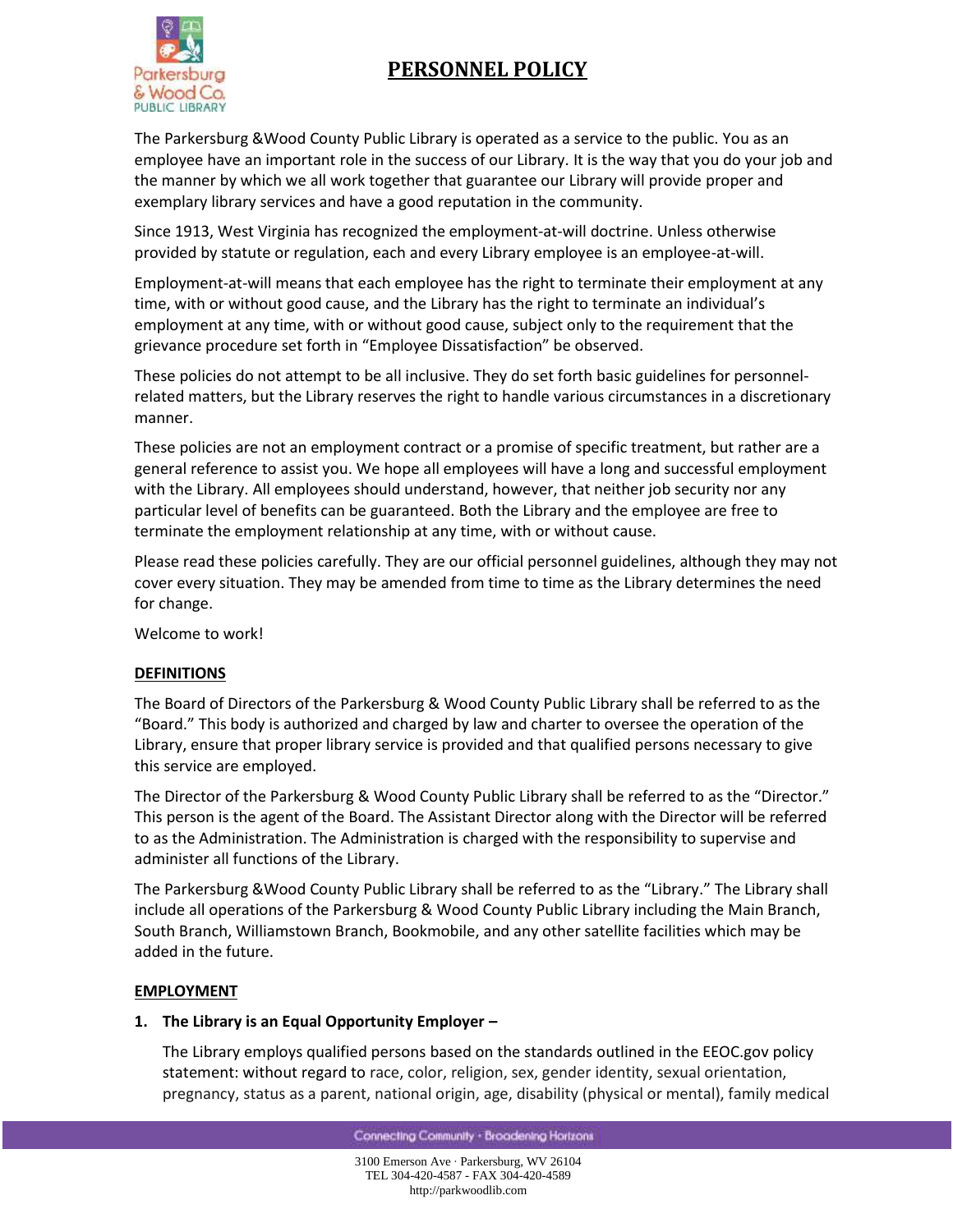

history or genetic information, political affiliation, military service, or other non-merit based factors. Our objective is to hire employees who are qualified for their positions using reasonable job-related standards with regard to education, training, experience, and other personal qualifications.

# **2. Harassment –**

Harassment based on an individual's race, color, religion, sex, gender identity, sexual orientation, pregnancy, status as a parent, national origin, age, disability (physical or mental), family medical history or genetic information, political affiliation, military service, or other non-merit based factors is prohibited by the law and the Library. Sexual harassment is also illegal, and the Library will not tolerate unwelcome sexual advances, requests for sexual favors, and any other verbal or physical conduct of a sexual nature with staff or patrons. The Library will promptly assist any staff member or patron that speaks up about such harassment in the workplace. Every complaint will be handled as confidentially as possible.

If you believe you have been the subject of such harassment because of the actions of a supervisor, another employee or a patron, follow the guidelines under "Employee Dissatisfaction" immediately. If the matter concerns the Director, then you may proceed immediately to the Board Chair.

Retaliation against any employee for filing a complaint or participating in an investigation is prohibited.

## **3. Application for Employment–**

All those interested in employment by this institution must complete an appropriate application form provided for this purpose.

## **4. Notification of –**

The Administration shall employ such persons necessary for the successful operation of the Library with the size and total staffing of the Library being subject to review and approval of the Board. Those persons so selected for employment shall be notified of their selection by the Administration or supervisor, at which time the responsibilities and duties of the position will be reviewed and explained.

## **5. Orientation –**

The Library shall provide orientation training for all new employees. This orientation period shall also serve as a probationary period of three months. If the employee's performance of duties proves unsatisfactory anytime during this probationary period, the employee will be notified of such unsatisfactory performance and shall be terminated by the Library. Successful completion of the probationary period will not alter the employee's at-will status.

**6. Performance Evaluations -** All employees will participate in an annual evaluation to help communicate those areas of job responsibilities that are strong and weak, review past objectives and accomplishments, identify how their position is related to the strategic plan of the library, and to formulate and agree upon a practical improvement program of specific goals for the coming year.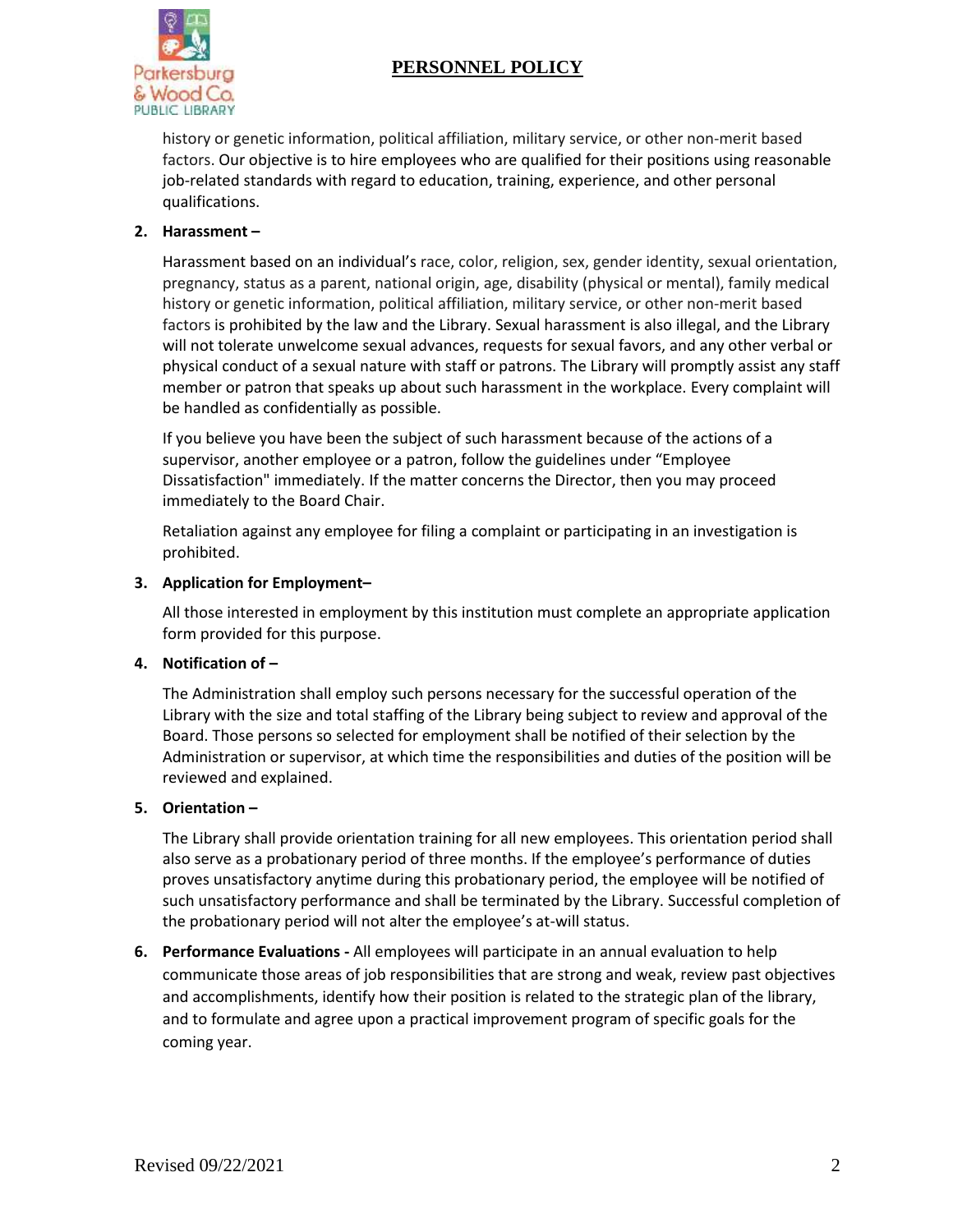

## **7. Working Hours –**

- a. A normal working day, on days the Library is open seven or more hours, shall be defined as seven work hours (plus an hour unpaid but scheduled meal hour if applicable) for full time staff and will include two 10-minute rest periods.
- b. A working week shall be defined as thirty-five to forty (35-40) hours per week for full time staff.
- c. All employee working schedules shall be the responsibility of the Administration or designated supervisor. The schedule shall be prepared in such fashion to maintain and ensure proper library service to the public.
- d. Any necessary variance to the above provisions will be determined by the Board and be so reflected in the official minutes of the meeting at which such action is taken. Reason(s) for said variance will be provided and reflected in the official Board minutes.

## **8. Pay Periods –**

Employees will be paid bi-monthly  $(15<sup>th</sup>$  and last day of month, or last working day before said dates, if they fall on a weekend or holiday).

#### **Benefits –**

All full-time (working 35 or more hours a week) employees shall receive:

- a. Social Security, Workers' Compensation, and West Virginia Retirement Coverage for staff that meet the requirements.
- b. Paid Health Insurance for full-time Staff member only, from one of the approved Library plans.
- c. Sick Leave is accumulated at the rate of one (1) day per month to a maximum of twenty-five (25) days [five (5) work weeks]. Sick leave earned in excess of the maximum allowable accumulation will be lost unless taken within the pay period in which it is earned. Sick leave cannot be used to extend vacation nor be paid in cash upon termination/separation. A doctor's verification of illness may be requested at the discretion of the Administration and must be furnished for absences of three days or longer.

Sick leave may only be used for illness or medical appointments of staff, immediate family, parents, or any family members the staff member is responsible for, the birth of a child, or the death or funeral of an immediate family member, sibling, or parent.

- d. Employees who have worked for the Library for at least twelve (12) months and at least 1,500 hours during the prior twelve (12) months may request unpaid personal leave days for the following reasons:
	- i. Birth and/or care of a child of the employee.
	- ii. Placement of a child into the employee's family by adoption or by a foster care arrangement.
	- iii. In order to care for the employee's spouse, child, or parent who has a serious health condition.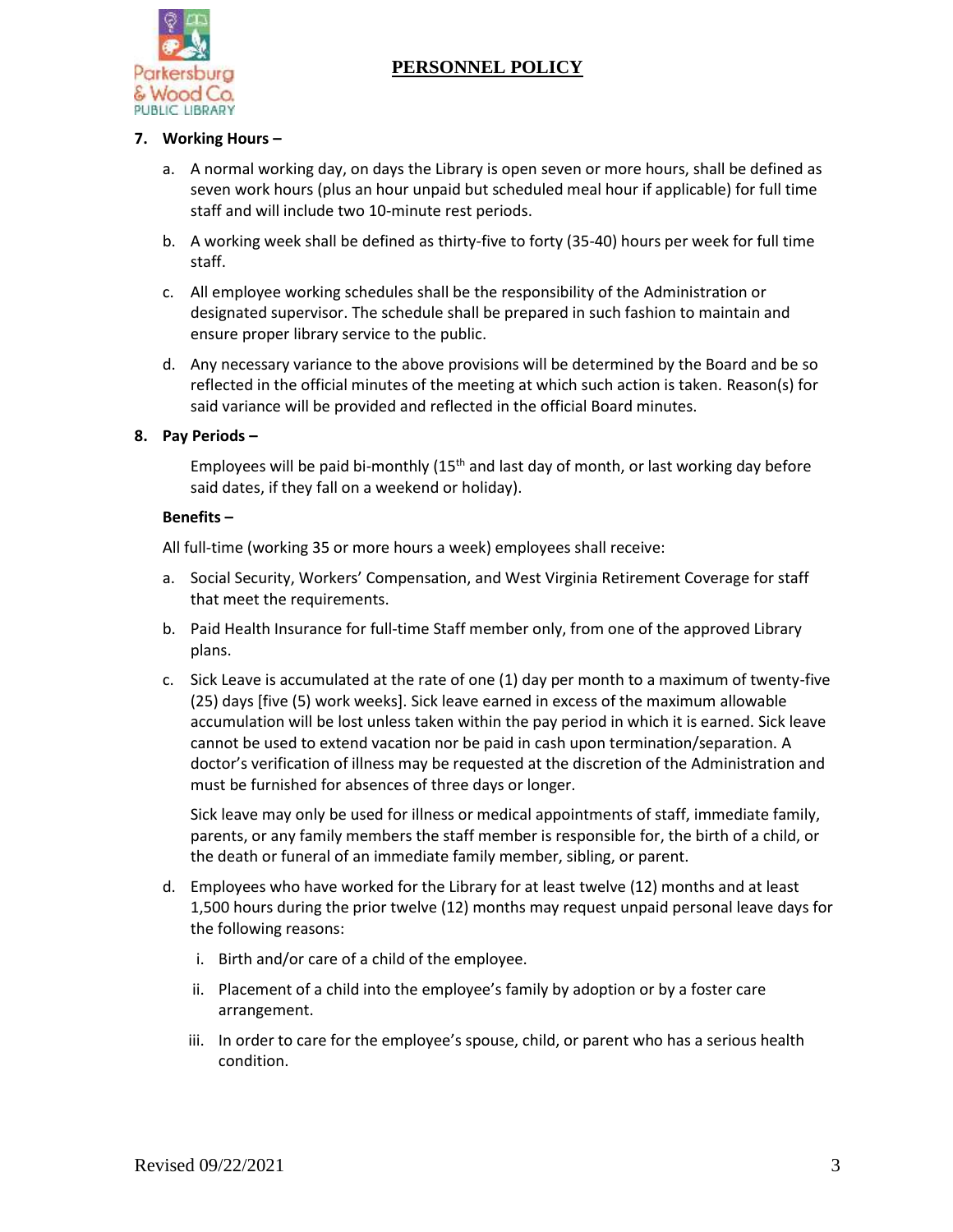

iv. A serious health condition which renders the employee unable to perform the functions of the employee's position.

The Granting and approval of such unpaid personal leave days shall be at the sole discretion of the Administration in accordance with the law.

Employees are required to use their available vacation time before requesting and being granted personal leave days. Available sick days shall be used prior to personal leave days when related to serious health conditions.

That portion of personal leave of absence which is vacation time and/or sick days, will be with pay according to the Library's policies regarding vacation time and sick days. During personal leaves without pay, the employee shall not accrue employment benefits, such as vacation pay, sick pay, pension, etc.

Applications for personal leave of absence must be submitted in writing. Applications shall be submitted at least thirty (30) days before the leave is to commence, or as soon as possible if thirty (30) days notice is not possible. Employees requesting personal leave due to medical reasons must provide the Library with appropriate medical certification.

The Library will also grant 15 days of paid leave to employees for the birth or placement of a child into the employee's family by adoption, if the employee meets the requirements in section 8(d) above.

A part-time employee is a person working less than 35 hours per week. Such person will receive employment benefits as follow:

- 1. Social Security, Workers' Compensation coverage and Unemployment Compensation are offered as prescribed by law.
- 2. Sick leave and vacation days will be granted proportional to hours worked, and pursuant to the same conditions as outlined for full-time employees.
- 3. Any PT employee working more than 20 hours per week will be enrolled in the state retirement system (PERS), and be offered uncompensated health insurance (employee pays 100%).
- 4. No other benefits as set forth in this policy will be provided to part-time employees.

### **9. Personnel File –**

A personnel file shall be prepared and kept current on each active employee. This file shall be maintained within the guidelines imposed by federal regulations and requirements of the Library.

### **VACATION – HOLIDAYS**

### **1. Time Granted –**

Vacations with pay are provided to give you rest and a change of pace. The amount of your vacation is based on your employment year (employment date to anniversary date each year). Vacations are planned and scheduled to accommodate you and the efficient operation of the Library of which you are a part. A maximum of 3 days of vacation may be rolled over to the next year. Any remaining vacation that is unused by the employment anniversary will be forfeited. Following is the vacation schedule: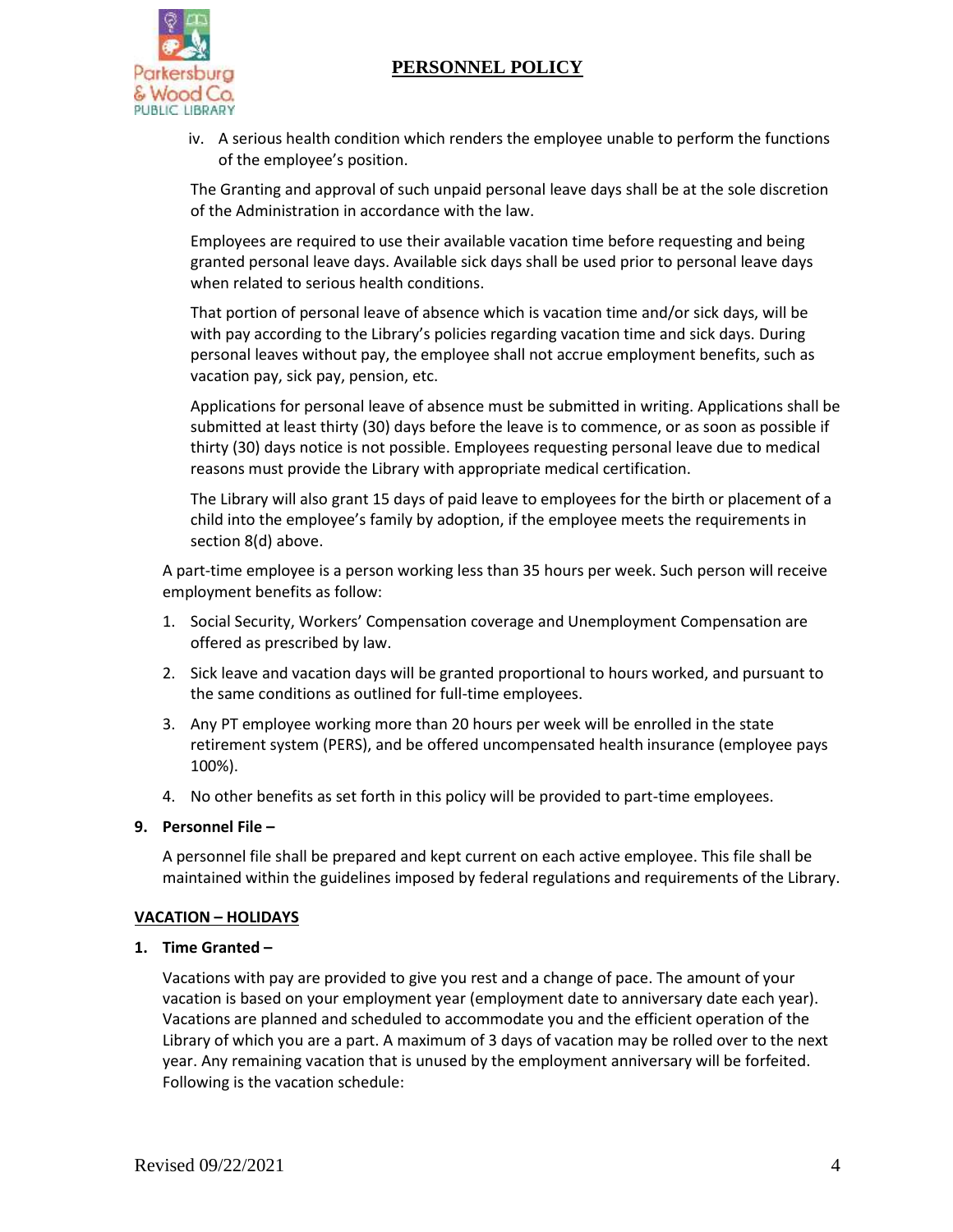

**Service Vacation**

| <b>Service</b>                           | Vacat           |
|------------------------------------------|-----------------|
| After completion of one (1) full year    | Two (2) weeks   |
| After completion of three (3) full years | Three (3) weeks |
| After completion of (10) full years      | Four (4) weeks  |

2. First Year Employees –

As stated in this policy, an employee will receive two weeks of vacation at the conclusion of their first employment year. A first year employee may use, if requested, one of these two vacation weeks within the first employment year provided they have worked for six months and follow all other vacation guidelines.

- 3. All vacations shall be scheduled at the discretion of the Administration in order to maintain proper library services.
- 4. If an employee resigns, retires, or is removed, the employee will be compensated for accumulated unused vacation that has been earned in that employment year.
- 5. If an employee cannot return to work at the conclusion of a vacation period due to illness, written verification of this circumstance must be obtained from a licensed physician and then reviewed/determined by the Administration as being sick leave or additional vacation days taken. If employee does not have adequate accrued sick leave or vacation days due, then such employee shall be subject to disciplinary action which could result in termination of employment at the discretion of the Administration.
- 6. The Library shall be closed for the following holidays:

New Year's Day Martin Luther King, Jr. Day President's Day (In house work day) Good Friday, Saturday, and Easter Sunday Memorial Day Juneteenth Independence Day Labor Day Veteran's Day Thanksgiving Day Christmas Eve and Christmas Day (December 24<sup>th</sup> and 25<sup>th</sup>)

Any changes or variations from these designated holidays require approval of the Board.

7. Staff will be compensated for holidays that occur Monday through Friday. Staff who regularly work every weekend will be compensated for holidays that occur on the weekend.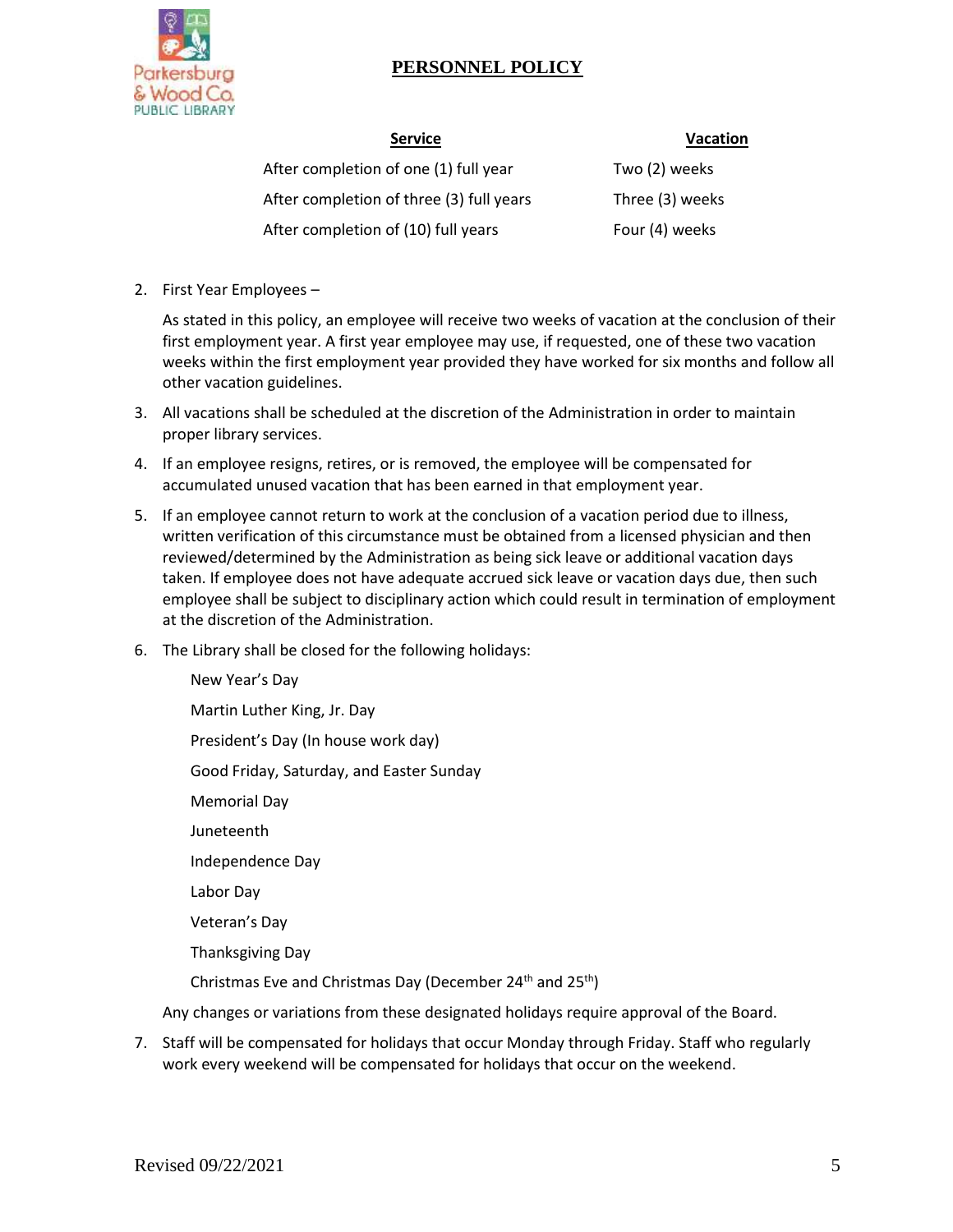

- 8. Emergency closings: If the Library must close due to weather or disaster, regular staff scheduled to work during those hours will be paid for the hours they were scheduled.
- 9. The Library will be open all other days and hours deemed necessary and appropriate by the Board to provide service to the public.

## **LEAVE OF ABSENCE**

### **1. Professional Meetings –**

Employees may attend professional meetings which will increase and enhance their library skills and abilities. To attend such meetings without losing vacation or pay, advance permission must be obtained from the Administration.

### **2. Education Leave –**

An employee who wishes to advance their education in the library field may request an educational leave without pay for a period of up to 12 months from the Director and Board for this purpose. If permission is granted, said employee will enter into a written agreement with the Library stating upon completion of such educational leave, said employee shall return to the employment of the Library for a period specified in such agreement.

## **3. Jury Duty –**

The Library feels it is everyone's civic duty to serve on a jury when called. If you are called, notify the Administration immediately. Arrangements will be made for you to serve unless it is absolutely essential that you remain on your job. The Library will grant you your full regular pay less the amount you receive for jury duty (copy of jury check should be given to library). You are expected to work on any day or portion of a day on which you have been excused from reporting, although you may have to return for duty on the next or succeeding day.

### **EMPLOYEE GUIDELINES**

- 1. Employees are to sign in using the posted time sheet or time clock when they arrive for work and whenever they leave the premises during a working day.
- 2. If an employee is unable to meet their work commitment, the employee is to contact the Administration at work or home. The Administration or designated supervisor has the authority to reassign employees to compensate for this absence. If an employee is unable to reach the Administration, such employee is to notify the Library of this absence immediately after the Library opens.
- 3. Children of an employee are not to be brought to the Library during the employee's work hours for the purpose of parental supervision or care.
- 4. Employee parties and functions may be held only during the normal meal or rest periods as described in this policy and should not interfere in the normal operations of the Library.

### **DISCIPLINARY ACTION**

The Library reserves the right to impose disciplinary action whenever the Administration or supervisor believes it to be warranted. Disciplinary action may consist of an oral or written warning,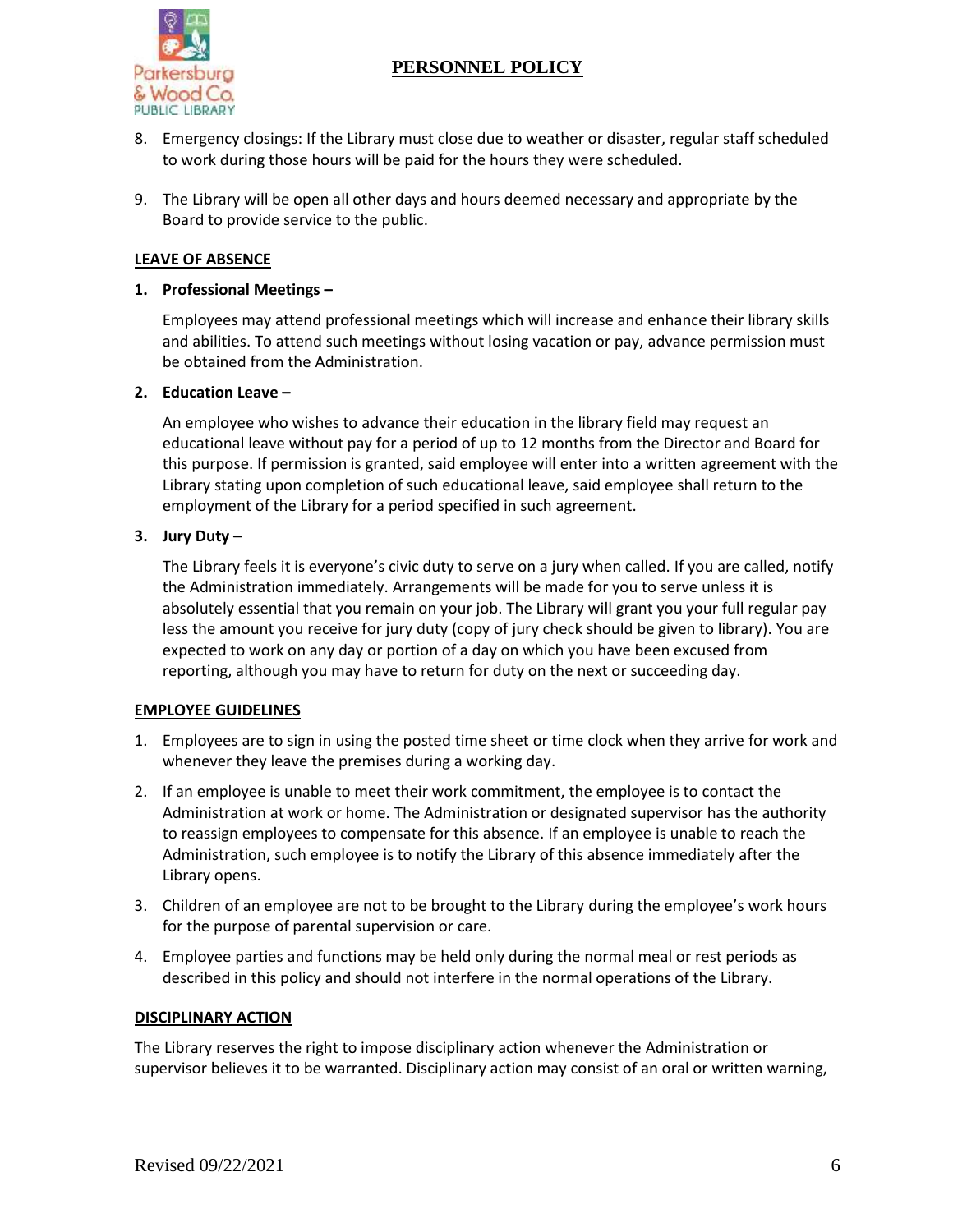

unpaid suspension, or discharge. The following are examples of conduct which may result in disciplinary action, up to and including discharge.

## **1. Unsatisfactory Work Performance –**

Tardiness, excessive absence, or inability to perform the job.

## **2. Negligence –**

Endangerment of Library patrons and/or fellow employees; willful damage to Library property.

### **3. Incompetency –**

Does not fulfill employment responsibilities.

### **4. Insubordination –**

Direct, willful disregard of accepted public behavioral norms.

### **5. Sexual or other Harassment –**

Unwelcome sexual or discriminatory comments or conduct with other staff or patrons.

The above list is not all–inclusive; other problems or misconduct may also result in disciplinary action. The final decision of dismissal will be made by the Administration. All causes for dismissal must be documented and brought to the attention of the employee and of the Board.

## **RESIGNATION**

The courtesy of two-week notice is requested of you if you wish to resign from the Library. A letter of resignation, which becomes part of your personnel record, should be submitted to the Administration stating your last day of work. The Administration will then conduct an exit interview with you. Failure to give such notice will not affect your final pay arrangement or your employee benefits. Before leaving, you will be expected to pay in full any payments due the Library.

## **EMPLOYEE DISSATISFACTION**

The following procedure will be used to meet all employee dissatisfaction and/or problems:

- 1. The employee may discuss the matter with their direct supervisor to reach a suitable solution. If problem is with direct supervisor, then employee may skip to step 2.
- 2. In the event a suitable solution is not reached per Step 1, the employee may discuss the matter with the Administration.
- 3. In the event a suitable solution is not reached per Step 2, the employee may file a written notification of the work-related problem with the Administration, a copy of which is to be forwarded to the Chair of the Board. A verbal discussion will be held with the dissatisfied employee, the Administration, and the Chair of the Board.
- 4. If a suitable solution is not reached per Step 3, the employee may submit a written notification and request for a hearing by the Board.

A hearing before the Board will then be held. If a suitable solution cannot be reached between the dissatisfied employee and the Board, the Board will determine the matter through a motion and a majority agreement of those Board members present. Any decision rendered by the Board will be final.